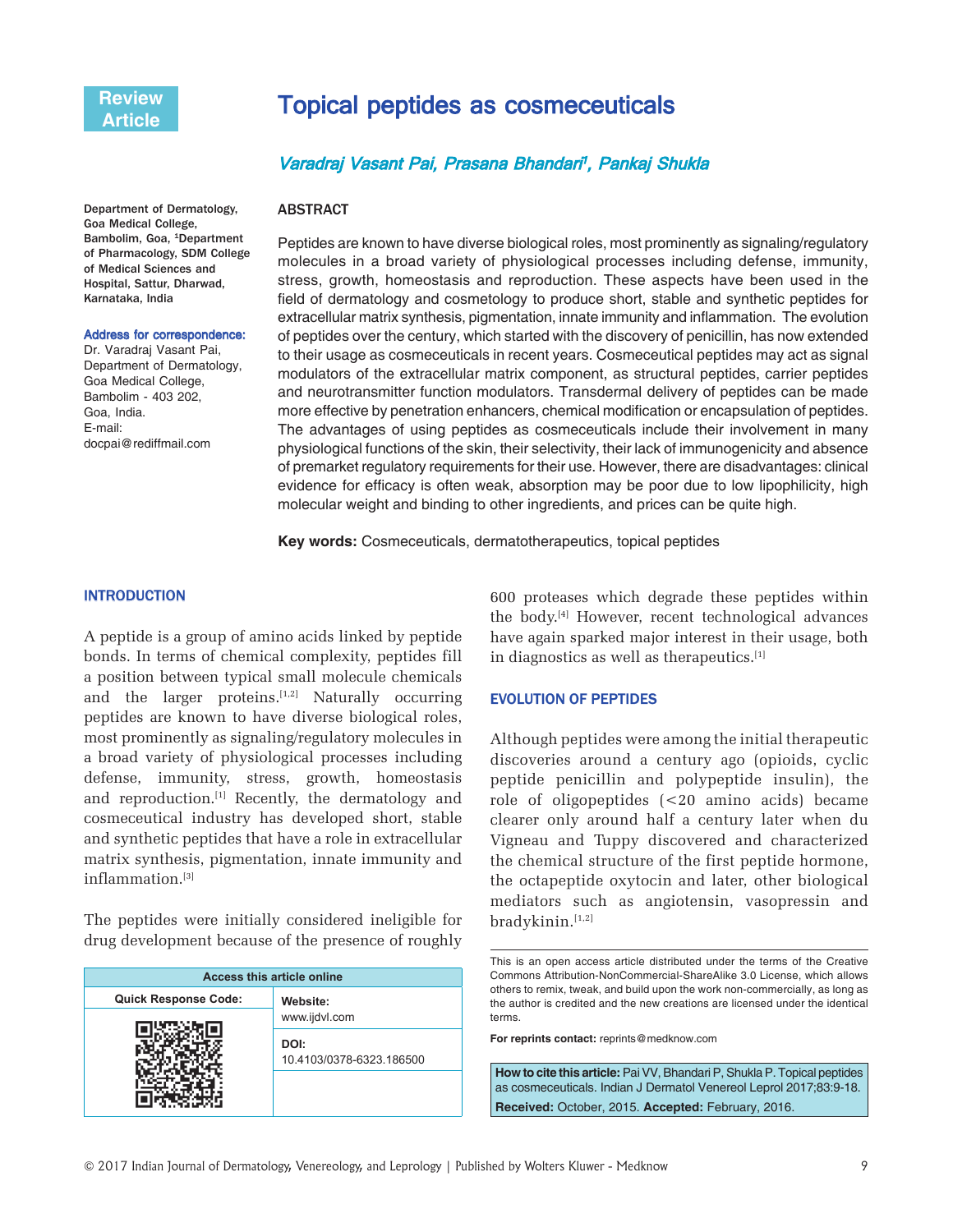Later, small molecules rapidly took preference in the drug development industry primarily due to their ease of production, simplicity of administration and superior pharmacodynamic properties.<sup>[1]</sup>

Oligopeptides have been used in medicine for some time but their role in affecting biological activity within the skin has only recently been explored with etanercept and cyclosporine being the two most commonly used peptides in dermatology. $[2,5]$ 

The use of peptides has now been extended as cosmeceuticals, a concept introduced by Dr. Kligman for agents distributed across a broad spectrum, lying somewhere between pure cosmetics and drugs.<sup>[6]</sup> Cosmeceuticals are products that deliver a biologic activity in support of cosmetic claims.[3] The market for peptides is estimated to reach US \$25 billion or 10% of the pharmaceutical market and is growing at a rate faster than that of small molecules.[7] In terms of revenue generated, by year 2016, the global cosmeceutical market was estimated to reach \$31.84 billion.[8]

A classification of peptides is given in Table  $1^{[9]}$  and a list of commonly used peptides is given in Table  $2.^{[2,3,9]}$ 

# **USE OF PEPTIDES**

# Signal modulation of extracellular matrix proteins

Natural aging of skin results in decreased production and increased degradation of extracellular matrix proteins such as collagen, fibronectin, elastin and laminin.[2] The extracellular matrix, in addition to providing structural support, also influences cellular behavior such as differentiation and proliferation. These functions are mediated through small peptides (matrikines) derived from proteolytic degradation of extracellular matrix protein. These matrikines act as signal proteins between matrix component and cell wall receptors.<sup>[3]</sup>

# *Signal peptides modulating collagen*

Various peptides affect the aging process by modulating collagen homeostasis. Pentapeptide-3

**Table 1: Classification of topical peptides** Signal peptides Structural peptides Carrier peptides Neurotransmitter-inhibitor peptides Enzyme inhibitory peptide

(Lys-Thr-Thr-Lys-Ser, KTTKS) was one of the first oligopeptides to be developed as a cosmetic agent.[2] It is a subfragment of the carboxyl-terminal propeptide of type I collagen.<sup>[10]</sup> This peptide fragment dramatically augmented extracellular matrix production in the fibroblasts. It also stimulates type I and type III collagen and fibronectin production in a dose- and time-dependent manner with no effect on total protein synthesis or the ratio of secreted proteins to cell-associated proteins.[3,10,11] When such peptides are used topically, their instability on or in the skin and poor permeability across the skin are challenges for successful dermal delivery. To overcome this handicap, the peptide was conjugated with a fatty acid, i.e., palmitic acid (pal-KTTS) to increase stability and penetration into the skin.<sup>[12-14]</sup> A study in 180 women by Osborne *et al*. showed that pal-KTTKS significantly decreased the bumpy texture and fine lines as compared to controls.<sup>[15]</sup>

Tripeptide-1 (glycyl-l-histidyl-l-lysine) can be also conjugated with palmitic acid and form pal-tripeptide-1. *In vitro* and *in vivo* studies proved that this combination stimulates the synthesis of collagen and glycosaminoglycans.[9]

Matrix metalloproteinases form an important family of metal-dependent endopeptidases that represent the major class of enzymes responsible for degradation of components of the extracellular matrix. Upregulation of matrix metalloproteinases occurs in aging. Enzymatic studies demonstrated that tripeptide-2 inhibits active matrix metalloproteinases and minimizes the excessive dermal matrix breakdown seen in photoaging and chronological aging. $[16]$ Trifluorotripeptide-2 also decreases the production of progerin which along with dysfunctioning telomeres can induce senescence. Therefore, this peptide regulates biological mechanisms involved in the aging process.[17]

Palmitoyl tripeptide-5 (palmitoyl-lysyl-valyl-lysine) is a synthetic signal peptide which mimics thrombospondin which causes the sequence Arg-PheLys to bind to the inactive form of transforming growth factor-β inducing a release of active transforming growth factor-β.<sup>[18]</sup> In a controlled trial, 60 healthy volunteers received 2.5% palmitoyl tripeptide-5 versus 10% palmitoyl pentapeptide-3 cream versus placebo cream twice daily for 84 days. Palmitoyl tripeptide-5 significantly decreased average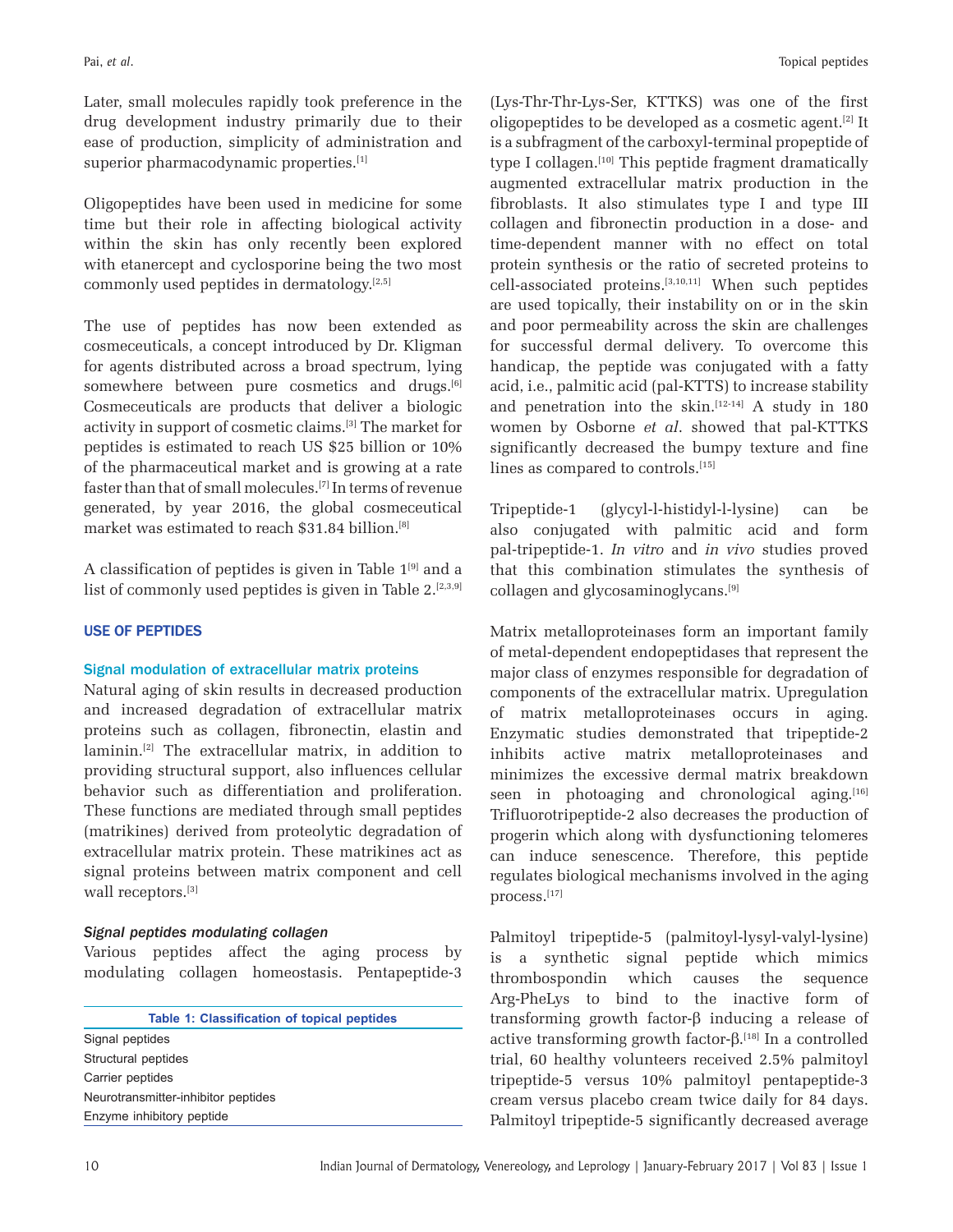| <b>Table 2: Commonly used peptides</b> |                                             |                                                                                                                                                            |                                                                                                                                                                                                               |                                                                             |
|----------------------------------------|---------------------------------------------|------------------------------------------------------------------------------------------------------------------------------------------------------------|---------------------------------------------------------------------------------------------------------------------------------------------------------------------------------------------------------------|-----------------------------------------------------------------------------|
| <b>Type of peptide</b>                 | Site of action                              | Name of peptide                                                                                                                                            | <b>Mechanism of action</b>                                                                                                                                                                                    | Use as a<br>cosmeceutical                                                   |
| Signal peptide                         | Modulator of dermal<br>extracellular matrix |                                                                                                                                                            |                                                                                                                                                                                                               |                                                                             |
|                                        | Collagen modulators Pal-KTTKS               |                                                                                                                                                            | Increases synthesis of types I and type<br>III collagen and fibronectin, elastin and<br>glycosaminoglycan production                                                                                          | Anti-wrinkle<br>Anti-aging                                                  |
|                                        |                                             | Pal-GHK or Pal tripeptide 1                                                                                                                                | Retinoic acid-like activity. Stimulates<br>collagen and glycosaminoglycan synthesis                                                                                                                           | Anti-aging<br>Anti-wrinkle<br>Firming agent<br>Skin moisturizer             |
|                                        |                                             | Trifluoroacetyl Tripeptide-2                                                                                                                               | ECM stimulation via MMP-1, 3, 9 inhibition<br>Elastase inhibitor                                                                                                                                              | Anti-aging<br>Anti-wrinkle                                                  |
|                                        |                                             | Palmitoyl tripeptide-3/5                                                                                                                                   | Mimics thrombospondin 1 tripeptide<br>sequence and collagen synthesis via<br>$TGF-\beta$                                                                                                                      | Anti-wrinkle<br>Firming agent<br>Skin moisturizer<br>Improves stretch marks |
|                                        |                                             | Tripeptide-10                                                                                                                                              | Collagen fibrillogenesis and diameter<br>and placement of collagen fibers. Mimics<br>the sequences of decorin that binds to<br>collagen fibrils                                                               | Anti-aging<br>Firming agent<br>Photoprotection                              |
|                                        |                                             | Peptamide-6 or<br>phe-val-ala-pro-phe-pro                                                                                                                  | It mimics the action of $TGF-\beta$ which<br>facilitates maturation of adipocyte<br>precursor cells into contractile fibroblasts.<br>Therefore, this prevents the differentiation<br>of adipocytes            | Skin firming agent in<br>treatment of cellulite<br>Anti-aging               |
|                                        |                                             | Oligopeptide<br>Tyr-Tyr-Arg-Ala-Asp-Ala                                                                                                                    | Inhibits enzyme procollagen-C proteinase<br>which converts procollagen to collagen                                                                                                                            | Skin laxity<br>Anti-wrinkle                                                 |
|                                        |                                             | Acetyl tetrapeptide-9/11                                                                                                                                   | Stimulates collagen1 and lumican and<br>syndecan synthesis                                                                                                                                                    | Anti-wrinkle<br>Firming agent<br>Anti-aging                                 |
|                                        |                                             | Gly-Glu-Lys-Gly                                                                                                                                            | Induces collagen production                                                                                                                                                                                   | Skin laxity<br>Anti-wrinkle                                                 |
|                                        |                                             | Acetyl tetrapeptide-5                                                                                                                                      | Edema reduction by ACE inhibition and<br>collagen crosslinking. It inhibits glycation<br>thereby preventing abnormal crosslinking<br>of collagen fibers                                                       | Dermatochalasis or<br>baggy eye lids                                        |
|                                        | Elastin modulators                          | Hexapeptide<br>Val-Gly-Val-Ala-Pro-Gly                                                                                                                     | Dipeptide-2/(valyl-tryptophane) Lymph drainage via ACE inhibition<br>Stimulates human skin fibroblasts,<br>angiogenesis, endothelial cell migration<br>and downregulates elastin                              | Baggy eyelids<br>Skin laxity<br>Anti-wrinkle                                |
|                                        |                                             | Palmitoyl oligopeptide                                                                                                                                     | Increases collagen and hyaluronic acid                                                                                                                                                                        | Anti-aging                                                                  |
|                                        | Keratinocytes/<br>epidermal cells           | Aquaporin                                                                                                                                                  | Increases the thickness of the stratum<br>corneum                                                                                                                                                             | Skin moisturizer<br>Wrinkles<br>Anti-aging                                  |
|                                        |                                             | Growth factors<br>Transforming growth factor<br>VEGFs, hepatocyte growth<br>factors, b-FGF<br>Keratinocyte growth factor<br>and insulin-like growth factor | $TGF-\alpha/TGF-\beta$ reversibly inhibit keratinocyte<br>growth, promote keratinocyte migration<br>and are chemotactic for macrophages and<br>fibroblasts promote neovascularization,<br>promote cell growth | Wrinkles<br>Post-skin resurfacing<br>Photoaging                             |
|                                        |                                             | Heat shock protein 70                                                                                                                                      | Protects cell from apoptosis, aging and UV<br>damage<br>It inhibits aggregation and assists in the<br>refolding of denatured proteins                                                                         | Wrinkles<br>Anti-aging                                                      |
|                                        |                                             | Interferon alpha                                                                                                                                           | Increases the concentration of dendritic<br>cells and CD1a and HLA-DR positive cells                                                                                                                          | Wrinkles<br>Anti-aging                                                      |
|                                        |                                             | Kinetin (natural plant derived<br>growth hormone)                                                                                                          | Delays the onset of aging characteristics<br>in human fibroblasts, inhibits keratinocyte<br>growth                                                                                                            | Wrinkles<br>Anti-aging                                                      |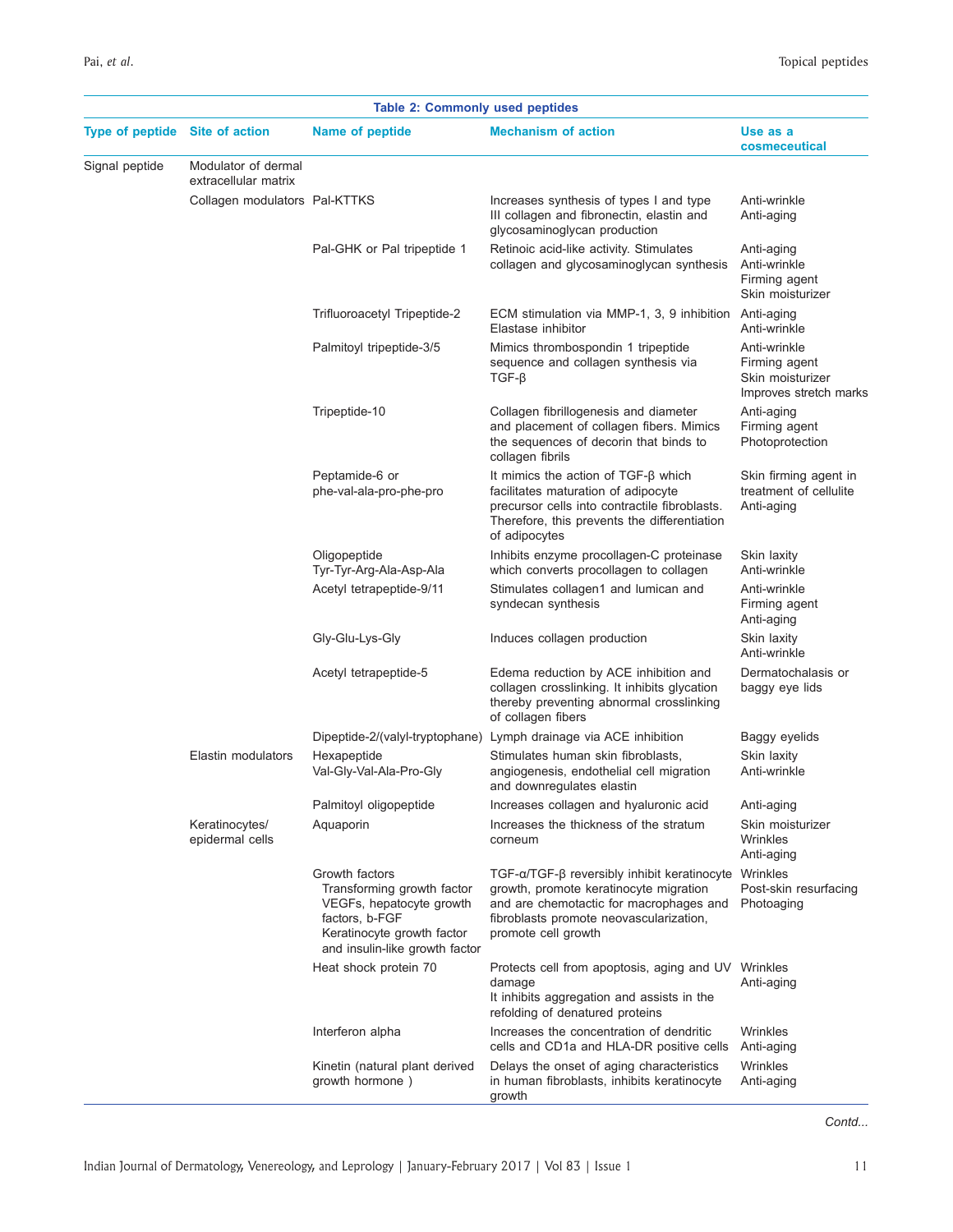| Table 2: Contd                          |                                          |                                                                              |                                                                                                                                                                                                                                           |                                                                                     |
|-----------------------------------------|------------------------------------------|------------------------------------------------------------------------------|-------------------------------------------------------------------------------------------------------------------------------------------------------------------------------------------------------------------------------------------|-------------------------------------------------------------------------------------|
| <b>Type of peptide</b>                  | Site of action                           | Name of peptide                                                              | <b>Mechanism of action</b>                                                                                                                                                                                                                | Use as a<br>cosmeceutical                                                           |
|                                         | Modulation of<br>melanogenesis           | Tetrapeptide<br>(His-D-Phe-Arg-Trp)                                          | Analogue of $\alpha$ -MSH induces melanin<br>synthesis<br>Diminishes DNA damage by reducing<br>the production of reactive oxidative<br>species and enhancing repair of DNA<br>photoproducts                                               | Vitiligo<br>Cosmetic tanning                                                        |
|                                         |                                          | Tripeptide (His-D-Phe-Arg)                                                   | Analogue of α-MSH induces melanin<br>synthesis                                                                                                                                                                                            | Vitiligo<br>Cosmetic tanning                                                        |
|                                         |                                          | Ser-Tyr-Ser-Nle-Glu-His-D-p<br>Phe-Arg-Trp-Gly-Lys-Pro-Val<br>(Melano-Tan-I) | $MC1R/\alpha$ -MSH signaling pathway<br>Induces melanin synthesis<br>Anti-inflammatory                                                                                                                                                    | Vitiligo<br>Cosmetic tanning                                                        |
|                                         |                                          | Decapeptide                                                                  | Derived from b-FGF, induces melanin<br>synthesis                                                                                                                                                                                          | Vitiligo                                                                            |
|                                         |                                          | Acetyl hexapeptide-1                                                         | Melanin increase via $\alpha$ -MSH regulation                                                                                                                                                                                             | Vitiligo<br>Tanning<br>Hair repigmentation                                          |
|                                         |                                          | Tyr-Arg-Ser-Arg-Lys-Tyr-Ser-<br>Ser-Trp-Tyr<br>(decapeptide-12)              | Tyrosinase inhibitor                                                                                                                                                                                                                      | Melasma,<br>postinflammatory<br>hyperpigmentation<br>Lentigo<br>Freckles            |
|                                         |                                          | Nonapeptide-1                                                                | Tyrosinase activation inhibition                                                                                                                                                                                                          | Melasma,<br>postinflammatory<br>hyperpigmentation                                   |
| Structural<br>peptide                   |                                          | Keratin protein/amino acids<br>extracted from human hair or<br>sheep's wool  | Improves hydration and elasticity of skin<br>and hairs                                                                                                                                                                                    | Skin and hair<br>moisturizer<br>Hair shiner<br>Firming agent                        |
| Carrier peptide                         | Collagen and elastin GHK-Cu<br>synthesis | glycyl-histidyl-lysine<br>(tripeptide 1)                                     | Potent activator of acute and chronic wound<br>healing. Induces collagen remodeling by<br>upregulating levels of MMP-2, TIMP-1 and<br>TIMP-2<br>Increases synthesis of dermatan sulfate and<br>chondroitin sulfate, antioxidant responses | Anti-aging<br>Skin laxity<br>Wrinkles<br>In sunscreens and<br>post-skin resurfacing |
|                                         |                                          | Manganese tripeptide<br>complex-1<br>GHK-Mn                                  | Stimulates matrix protein growth,<br>antioxidant responses and<br>manganese-superoxide dismutase pathway                                                                                                                                  | Wrinkles<br>Anti-aging                                                              |
| Neurotransmitter-<br>inhibitor peptides |                                          | Acetyl hexapeptide 3/8                                                       | Botox-like via SNARE inhibition and<br>catecholamine release                                                                                                                                                                              | Periorbital wrinkle,<br>skin moisturizer<br>improves skin<br>firmness and tone      |
|                                         |                                          | Pentapeptide 18                                                              | Mimics the natural mechanism of<br>enkephalins and inhibits neuronal activity<br>and catecholamine release                                                                                                                                | Periorbital wrinkle,<br>skin moisturizer<br>improves skin<br>firmness and tone      |
|                                         |                                          | Pentapeptide 3                                                               | Competitive antagonist at acetylcholine<br>receptors                                                                                                                                                                                      | Anti-wrinkle<br>Anti-aging                                                          |
|                                         |                                          | Dipeptide diaminobutyroyl<br>benzylamide<br>diacetate (tripeptide 3)         | Botox-like via acetylcholine receptor,<br>mimics effect of waglerin, a neurotoxin<br>found in the venom of the temple viper<br>(Tropidolaemus wagleri)                                                                                    | Anti-wrinkle<br>Anti-aging                                                          |
| Enzyme inhibitor<br>peptide             |                                          | Soybean amino acids                                                          | Inhibits proteinase formation, increases the Anti-aging<br>length and number of hair roots                                                                                                                                                | Skin moisturizer<br>Hair promoting agent                                            |
|                                         |                                          | Rice peptides                                                                | Matrix metalloproteinase activity<br>Induces expression of hyaluronan<br>synthase 2 gene in keratinocytes                                                                                                                                 | Anti-aging<br>Hair conditioning<br>agent                                            |

*Contd...*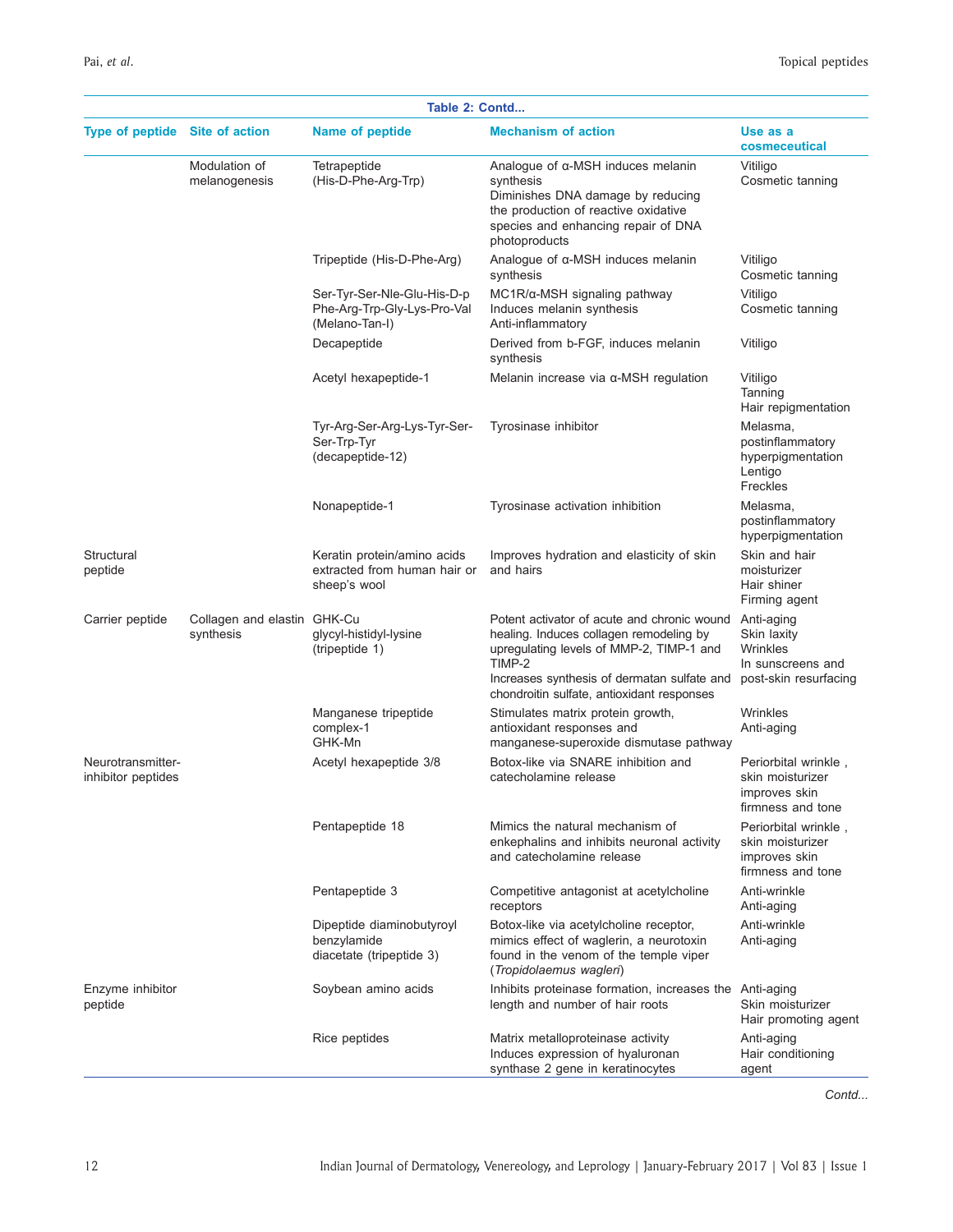| Table 2: Contd                 |  |                                                    |                                                                                                                                                                 |                                   |
|--------------------------------|--|----------------------------------------------------|-----------------------------------------------------------------------------------------------------------------------------------------------------------------|-----------------------------------|
| Type of peptide Site of action |  | Name of peptide                                    | <b>Mechanism of action</b>                                                                                                                                      | Use as a<br>cosmeceutical         |
|                                |  | Silk proteins derived from<br>silkworm Bombyx mori | Antioxidant activity with high affinity to<br>chelate with copper. It also inhibits lipid<br>peroxidation and tyrosinase activity and<br>keratinocyte apoptosis | Anti-aging<br>Anti-tumor activity |

SNARE: Soluble N-ethylmaleimide-sensitive factor attachment protein receptor, MMP: Matrix metalloproteinases, TIMP: Tissue inhibitors of metalloproteinases, α-MSH: α-melanocyte-stimulating hormone, b-FGF: Basic fibroblast growth factor, MC1R: Melanocortin-1 receptor, HLA-DR: Human leukocyte antigen - antigen D Related , UV: Ultraviolet, TGF: Transforming growth factor, VEGFs: Vascular endothelial growth factors, ACE: Angiotensin converting enzyme, ECM: Extracellular matrix, GHK: Glycyl-l-histidyl-l-lysine

relief and maximum relief parameters by 12 per cent[9,18]

Tripeptide-10 (aspartic acid with isoleucine and lysine) is used as a firming agent. In a single-blind, parallel group, controlled trial that compared 0.01% liposomal tripeptide-10 and placebo creams, tripeptide-10 induced a 54% increase in skin suppleness  $(P < 0.001).$ <sup>[19]</sup>

Peptamide 6 is the active ingredient of Plectranthus complex vine extract. A study on 25 volunteers with peptamide 6 noted improved skin elasticity of the cheek after 4 weeks.[20,21]

Certain peptide fragments are also capable of inhibiting collagen synthesis such as oligopeptide Tyr-Tyr-Arg-Ala-Asp-Ala.[22]

Proteoglycans play an important role in tissue homeostasis and aging. Syndecan and lumican are the important proteoglycans responsible for keratinocyte activation and dermal homeostasis.

Acetyl tetrapeptide-9 stimulates the *in vitro* synthesis of lumican and collagen I to increase the quality of dermal extracellular matrix. Acetyl tetrapeptide-11 boosts the synthesis of both syndecan-1 and collagen XVII in keratinocytes to reinforce global skin cohesion.[23] In a study on 17 women volunteers with loss of elasticity over the forearm, 3% acetyl tetrapeptide-9 showed a significant increase in thickness and firmness as compared to placebo after 4 months of treatment.[24]

The tetrapeptide Gly-Glu-Lys-Gly developed by Farwick *et al*. has demonstrated *in vitro* and *in vivo*  capability of inducing collagen production at the transcriptional and translational levels with efficacy superior to pal-KTTKS.<sup>[25]</sup>

Baggy eyelids or dermatochalasis is due to loss of elasticity of skin, decrease in muscle tone and eyelid edema. Acetyl tetrapeptide 5 and dipeptide 2 act on dermatochalasis by decreasing the extravasation of interstitial fluid in the periorbital region. *In vitro* studies revealed a 50% decrease in vascular permeability with 1 mg/ml of acetyl tetrapeptide. *In vivo* studies in 20 volunteers aged between 18 and 65 with 0.01% of acetyl tetrapeptide demonstrated good improvement in 35% of volunteers within 15 days of application.[26] A study conducted in 20 women volunteers aged between 40 and 60 years with twice daily application of dipeptide 2 with lipopeptide Pal-GQPR and hesperidin methyl chalcone for 56 days revealed a 70% reduction of bag volume.<sup>[27]</sup>

# *Peptides modulating elastin*

Elastic fibers are important components of the extracellular matrix and consist of two elements, the microfibrils and matrix elastin. Natural aging and excessive exposure to ultraviolet light cause degenerative changes within the elastin fiber meshwork.[3]

Val-Gly-Val-Ala-Pro-Gly is a hexapeptide which is repeated multiple times in human, bovine and porcine elastin molecules.[3] This peptide has a high degree of specificity towards elastin molecules and is involved in the autoregulation of elastin synthesis through a negative feedback mechanism.[2] It is also a potent stimulator of human skin fibroblasts, angiogenesis and endothelial cell migration. Palmitoyl oligopeptide contains such a fragment of elastin and is incorporated into products to provide "reconstruction of the dermis" and produce "chemotaxis for restructuring and repair."[3]

# *Peptides affecting keratinocyte/epidermal cells*

Aquaporin constitutes one family of transmemembrane proteins derived from *Ajuga turkestanica* facilitating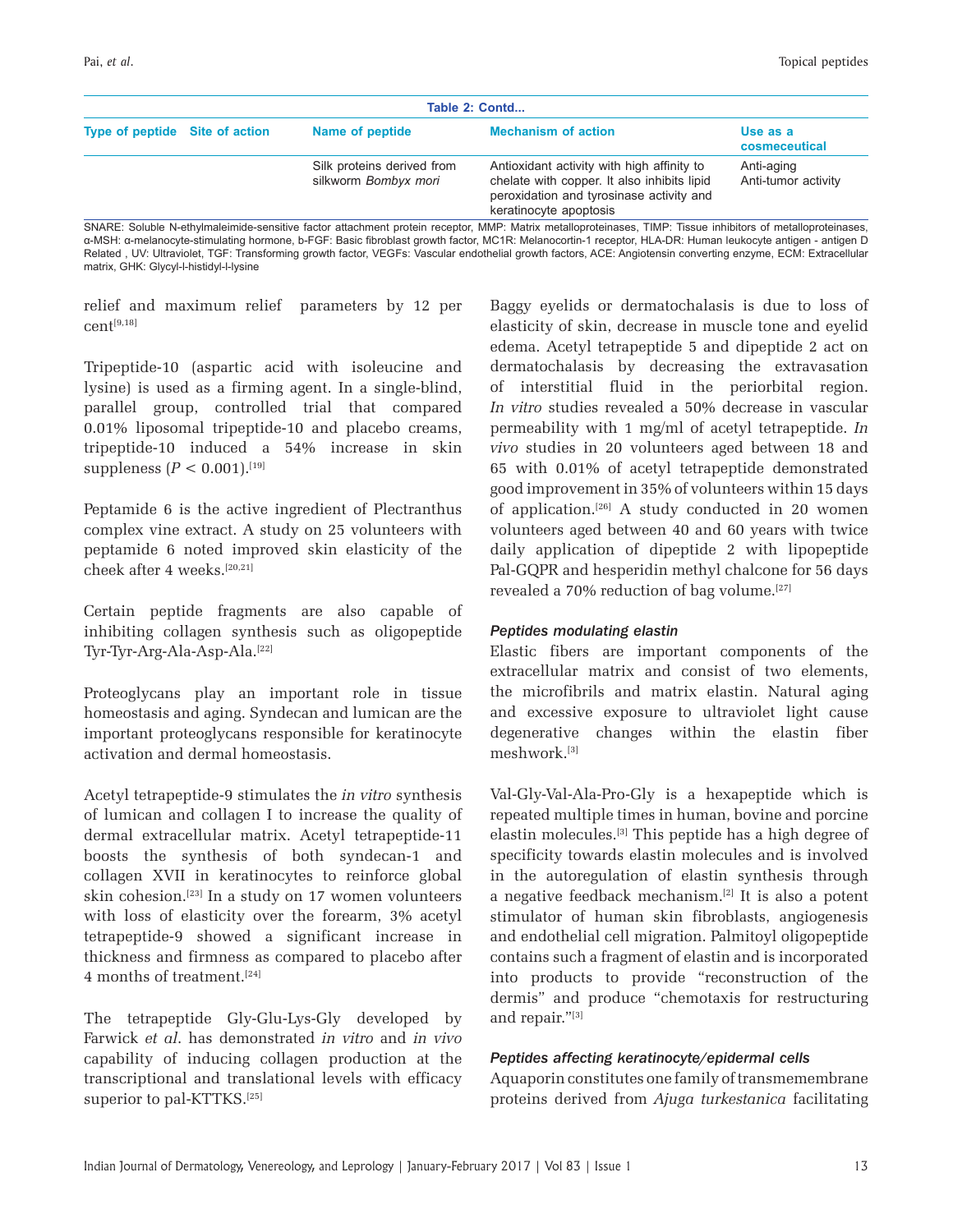transport of water across the cell membrane. Aquaporins in keratinocytes are involved in cell migration and proliferation with consequences for the antimicrobial defense of the skin.

Aquaporin 3 is the predominant aquaporin in human skin. It is an aquaglyceroporin, i.e., it can co-transport glycerol along with water and its absence causes skin dryness and affects barrier function.<sup>[28]</sup>

A study conducted by Dumas *et al*. showed a significant decrease in transepidermal water loss in aquaporin-treated forearms versus untreated forearms.[29]

Growth factors are proteins that regulate cellular growth, proliferation and differentiation under controlled conditions. Several growth factors and cytokines used singly or in combination have been used to treat aging skin problems. Studies using these growth factors in combination showed a significant improvement in the wrinkle score as compared to placebo, when used for more than two months.<sup>[30,31]</sup>

Heat shock proteins protect protein substrates against conformational damage to promote the function of the protein and prevent aggregation and formation of toxic inclusion bodies. Aging alters the ability of cells to express Hsp70 in response to stress and any Hsp70 induction or application can reverse the process.<sup>[32-34]</sup>

Studies on both cultured human epidermal cells and *ex vivo* skin showed that induction or administration of Hsp70 before stress significantly diminished ultraviolet-related morphological changes and sunburn cell number.[9]

Interferon- $\alpha$  increases the concentration of dendritic cells and CD1a and HLA-DR-positive cells. Ghersetich and Lotti conducted a before-after study with three different inclusion protocols: five individuals aged 18–21 years, five aged 57–75 years and five aged 30-45 years under went cycles of psoralen plus ultraviolet A (PUVA) therapy over a year. Alpha-interferon cream (2,000,000 IU/day) in carboxymethylcellulose and glycerin was applied on the periauricular area 3 times a day for 4 weeks. Counts for cells that expressed CD-1 and HLA-DR were significant compared with baseline in aged and PUVA exposed volunteers.[35,36]

Studies on kinetin in patients with photodamaged skin revealed moderate to significant improvement in the color, epidermal thickness, wrinkling and skin texture.[37]

# *Melanin modulating peptides*

Melanin protects nuclear DNA from harmful ultraviolet radiation and also acts as a free radical scavenger. Alteration of melanin (increase or decrease) results in cosmetic concerns.[3] The synthesis of melanin is regulated by the binding of the peptide, α-melanocyte-stimulating hormone to the melanocortin-1 receptor and the activation of tyrosinase enzyme.<sup>[3]</sup> Various analogs of  $\alpha$ -melanocyte-stimulating hormone have been used in topical creams for photoprotection and preventing photocarcinogenesis. Among them, a tetrapeptide (His-D-Phe-Arg-Trp) and a tripeptide (His-D-Phe-Arg) are found to be more potent  $than \alpha$ -melanocyte-stimulating hormone in stimulating the activity of tyrosinase and thus in melanogenesis, reducing apoptosis and release of hydrogen peroxide and enhancing repair of deoxyribonucleic acid photoproducts in melanocytes exposed to ultraviolet light.[38]

Decapeptide-12 (Tyr-Arg-Ser-Arg-Lys-Tyr-Ser-Ser -Trp-Tyr), a synthetic fragment of basic fibroblast growth factor has been found to competitively inhibit tyrosinase more potently than hydroquinone.[2] A split-face, double-blinded, placebo-controlled pilot study with topical decapeptide-12 cream at a concentration of 0.01% in five patients with recalcitrant melasma showed a 50% average improvement in pigmentation with no side effects after 4 months of treatment.[39] Ramaiah *et al*. studied the role of basic fibroblast growth factor in repigmentation in vitiligo and found significant improvement with therapy.<sup>[40]</sup>

# **STRUCTURAL PEPTIDES**

Keratin is a major structural protein in the skin. Barba *et al*. studied wool-derived hydrolyzed keratin peptide (molecular weight <1000 Da) on skin in two different formulations, an aqueous solution and an internal wool lipids liposome suspension. Significant differences were found between the control and treated sites with the treated areas showing an increase in hydration and elasticity as a result of keratin peptide application.<sup>[41,42]</sup>

Keratin-peptides based on the fragment of hair keratin type II cuticular protein in water formulation was shown to improve the mechanical and thermal property of weakened hair.[43]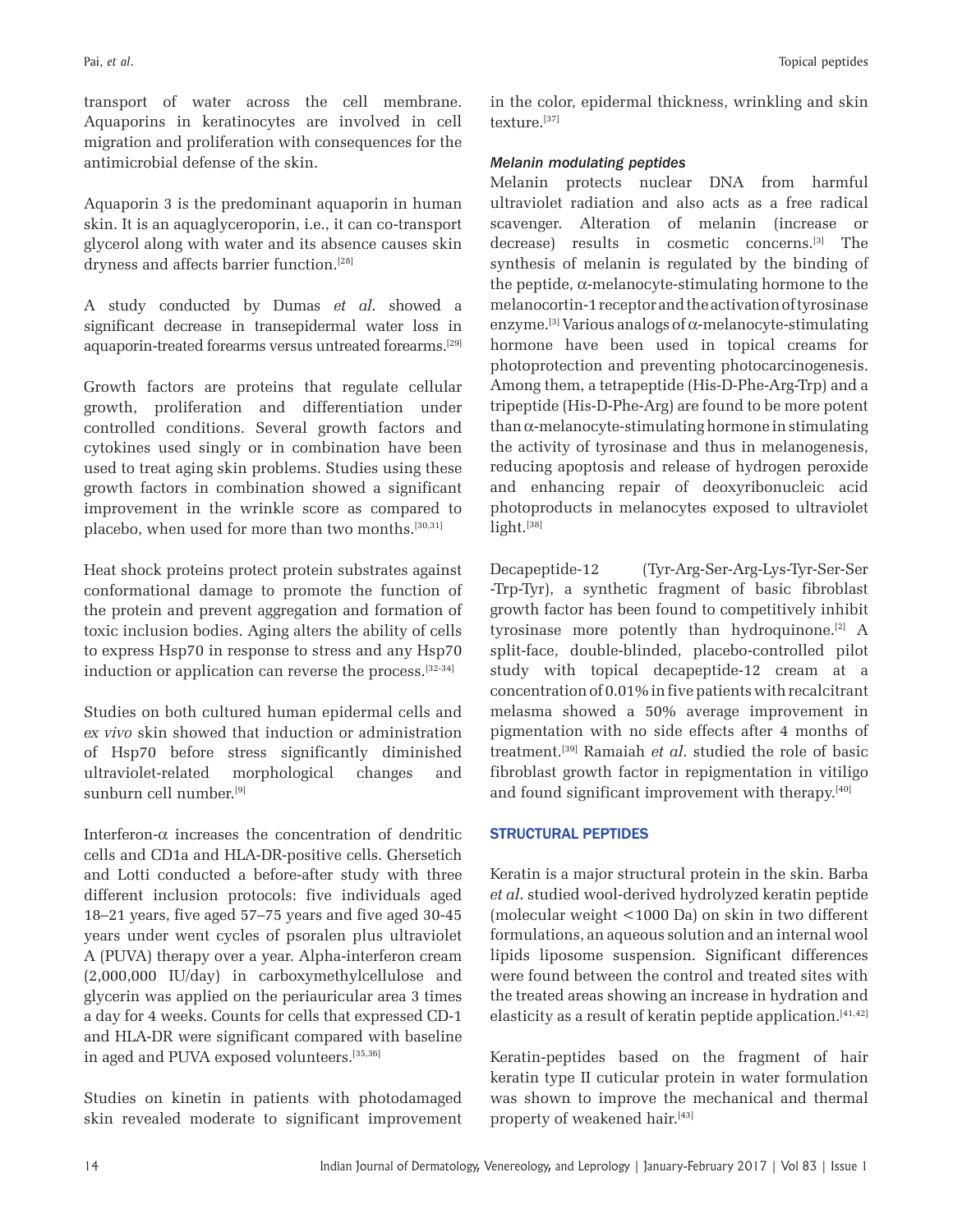### **CARRIER PEPTIDES**

Copper has an important role in enzymatic reactions associated with wound healing.[2] It is a co-factor of lysyl oxidase and superoxide dismutase which are involved in collagen production and preventing free radical damage, respectively. Studies have found that the tripeptide glycyl-histidyl-lysine, a fragment of the alpha chain of collagen, possesses a high affinity for copper ions and forms the complex glycyl-histidyl-lysine-Cu.[44]

In a double-blind, placebo-controlled study by Leyden *et al*. among 71 women volunteers with mild to advanced photodamage, significant improvement was noted in skin texture after 12 weeks.<sup>[45]</sup> In another 12 week study conducted by Finkey *et al*., among 67 women with mild to advanced photodamaged skin, there was significant improvement in skin laxity and clarity with decreased wrinkles.<sup>[46]</sup>

# PEPTIDES MODULATING ACETYLCHOLINE **TRANSMISSION**

Injectable botulinum toxin treatments account for the largest number of cosmetic procedures in the United States with a 6% increase year-on-year.<sup>[47]</sup> The current issues which may necessitate the use of topical botulinum toxin are pre-morbid psychosocial problems such as aversion and phobia to needles, fear of frozen face and pain.[48,49]

Cutaneous nerve fibers release neurotransmitters which act on specific receptors on target cells in the skin inducing cell growth and differentiation, immunity and inflammation and tissue repair.[3] Membrane fusion between vesicles and target membranes is an important step in these processes and is mediated by a large number of so-called soluble N-ethylmaleimide-sensitive factor attachment protein receptors.[50] These soluble N-ethylmaleimide-sensitive factor attachment protein receptor complexes, specifically synaptosomal-associated protein 25 are targeted by botulinum toxin. Therefore, peptides that mimic the amino acid sequence of the synaptic protein synaptosomal-associated protein 25 were shown to be specific inhibitors of neurosecretion at micromolar concentration.

Botulinum neurotoxin type A has been designed for transdermal delivery using a patented transmembrane translocating sequence technology where the peptide is carried to its target site via transcutaneous flux.<sup>[51,52]</sup>

Brandt *et al*. studied efficacy and safety of topical botulinum toxin gel in lateral canthal lines in healthy adult subjects. At 8 weeks, 50% showed a 2 point or greater improvement in baseline lateral canthal line severity  $(P < 0.001)$  with no treatment-related adverse events.[53]

Acetyl hexapeptide-3 (Ac-Glu-Glu-Met-Gln-Arg-Arg-NH2) is a synthetic peptide derived from the N-terminal domain of the protein synaptosomal-associated protein-25. It modulates vesicle docking by interfering with the formation of the soluble N-ethylmaleimide-sensitive factor attachment protein receptor complex necessary for catecholamine release from chromaffin cells.<sup>[52]</sup> A study conducted by Blanes-Mira *et al*. in 10 volunteers with 10% acetyl hexapeptide-3 noted a 27% reduction in the depth of wrinkles after 30 days.[54] Acetyl hexapeptide-3 has been shown to have similar potency as botulinum neurotoxin type A with respect to neurotransmitter release, but displayed lower efficacy.

Pentapeptide-3 acts as a competitive antagonist at the acetylcholine postsynaptic membrane receptor thereby preventing sodium ion channels from opening, thus inhibiting depolarization and muscle contraction. *In vitro* studies have demonstrated that pentapeptide-3 significantly reduces muscle cell contraction by 71% within 1 minute of application and 58% after 2 hours.[9,52]

Enkephalins are endogenous opioids that inhibit neuronal activity by binding G-protein coupled inhibitory receptors thereby inhibiting acetylcholine release across the synapse to the muscle preventing muscle contraction.[52] Pentapeptide 18 functions by coupling to the enkephalin receptor on the exterior of nerve cells causing a conformational change.[9] *In vitro* studies measuring the modulation of glutamate release in neuronal cell culture showed reduced neurotransmitter release. *In vivo* studies measuring anti-wrinkle activity using skin topography analysis of silicon imprints revealed decreased wrinkle depth.<sup>[52]</sup>

Tripeptide-3 (beta-Ala-Pro-Dab-NH-benzyl) causes reversible antagonism of muscular nicotinic acetylcholine receptors at the post-synaptic membrane, preventing binding of acetylcholine to the receptors.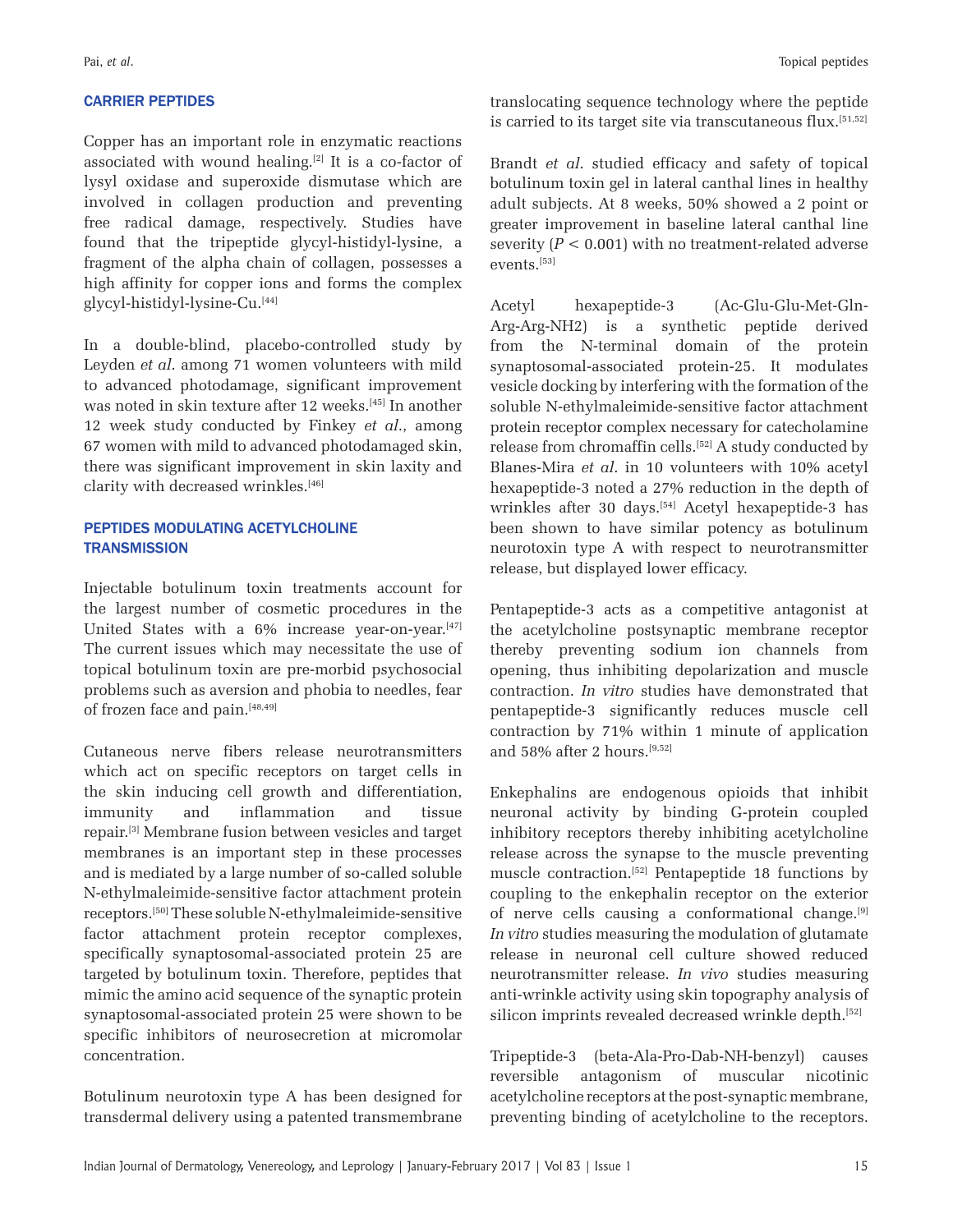*In vitro* studies show that tripeptide-3 (0.5 mM) reduces muscle contraction and its action is reversible. An *in vivo* study showed up to 52% reduction in the appearance of wrinkle size in test volunteers after a 28-day application of a 4% formulation to the forehead, twice a day.<sup>[52]</sup>

# **ENZYME INHIBITORY PEPTIDES**

Enzyme inhibitor peptides directly or indirectly inhibit an enzyme. Soy protein is an enzyme inhibitor peptide derived from soya bean seeds which inhibits proteinases. A study by Südel *et al*. in 21 healthy women who used soy extract and placebo creams on the volar aspect of forearms showed that papillae index was increased more by soy extract than placebo.<sup>[55,56]</sup>

Rice peptides are natural proteins that inhibit matrix metalloproteinase activity and induce expression of hyaluronan synthase 2 gene in keratinocytes.<sup>[56]</sup>

Zhaorigetu *et al*., in a study of silk peptides on 30 female hairless mice, noted that 5 mg of silk protein following exposure to ultraviolet B significantly inhibited the formation of skin lesions.<sup>[57]</sup>

The various advantages and disadvantages of peptides are given in Tables 3 and 4.[3,6,58]

# TRANSDERMAL DELIVERY OF OLIGOPEPTIDES

Transdermal delivery of a drug involves its passage through the stratum corneum and later the dermis, into the circulation or the target site for action. Peptides pose challenges for passive transdermal delivery because they may be charged at physiological pH and there are various proteolytic enzymes capable of rapidly degrading oligopeptides.[52]

To overcome the stratum corneum barrier, several enhancement techniques have been used [Table 5].<sup>[52,59,60]</sup>

Penetration enhancers alter the lipid structure of the stratum corneum thereby reducing its barrier properties and increasing its permeability for drugs which would not pass through the skin passively. Various penetration enhancers include alcohols, azones, hexanoates, unsaturated fatty acids such as oleic acid, pyrrolidones, urea, sugar esters and surfactants.[52,59] This class of permeation enhancers has been shown to increase

#### **Table 3: Advantages of peptides as cosmeceuticals[3,6,58]**

Peptides are involved in many natural processes with relevance to skin care, such as the modulation of cell proliferation, cell migration, inflammation, angiogenesis, melanogenesis and regulation and synthesis of proteins

Peptides are highly selective as they have multiple points of contact with their target. This results in decreased side effects and toxicity

Cosmeceuticals are not regulated by the US Food and Drug Administration and, thus, are not subject to pre-market requirements for proof of safety or efficacy

Peptides used primarily consist of natural L-amino acids which in general are not immunogenic and are readily broken down over time to yield individual natural amino acids

#### **Table 4: Limitations of peptides as cosmeceuticals[3,6,58]**

Cosmeceutical products often are tested through *in vitro* studies using silicone replicas of skin. Clinical trials involving peptides are usually small, open-label studies which may be by the cosmetic companies themselves

The prices of peptides vary depending on the type and number of amino acids required as certain amino acids are more expensive as compared to others

Transdermal delivery and efficacy are a challenge as they tend to have high molecular weight, low lipophilicity, be bound by other ingredients preventing release from the formulation or in an active form

**Table 5: Enhancement techniques for transdermal delivery of oligopeptides**

| Penetration enhancers                                                                                                                                       |
|-------------------------------------------------------------------------------------------------------------------------------------------------------------|
| Facilitating peptide sequences                                                                                                                              |
| Chemical modification of the peptide itself                                                                                                                 |
| Encapsulation of peptides                                                                                                                                   |
| Other techniques such as iontophoresis, microneedling,<br>sonophoresis, thermal ablation, jet injectors, electroporation and<br>fractional photothermolysis |

skin permeability by disordering or "fluidizing" the lipid structure of the stratum corneum and forming microcavities within the lipid bilayers which ultimately increase the diffusion coefficient of a drug. Care must be taken to choose a chemical enhancer that does not denature the peptide.<sup>[59]</sup>

Co-administration of certain peptide sequences, acting as peptide facilitators, has also been reported to increase peptide delivery. Co-administration of a short synthetic peptide increased passive delivery of insulin and human growth hormone.<sup>[59]</sup>

Chemical modification of peptides has also been tried to enhance drug delivery. Lipophilic derivatives of peptides have been reported to have better skin permeability.[59]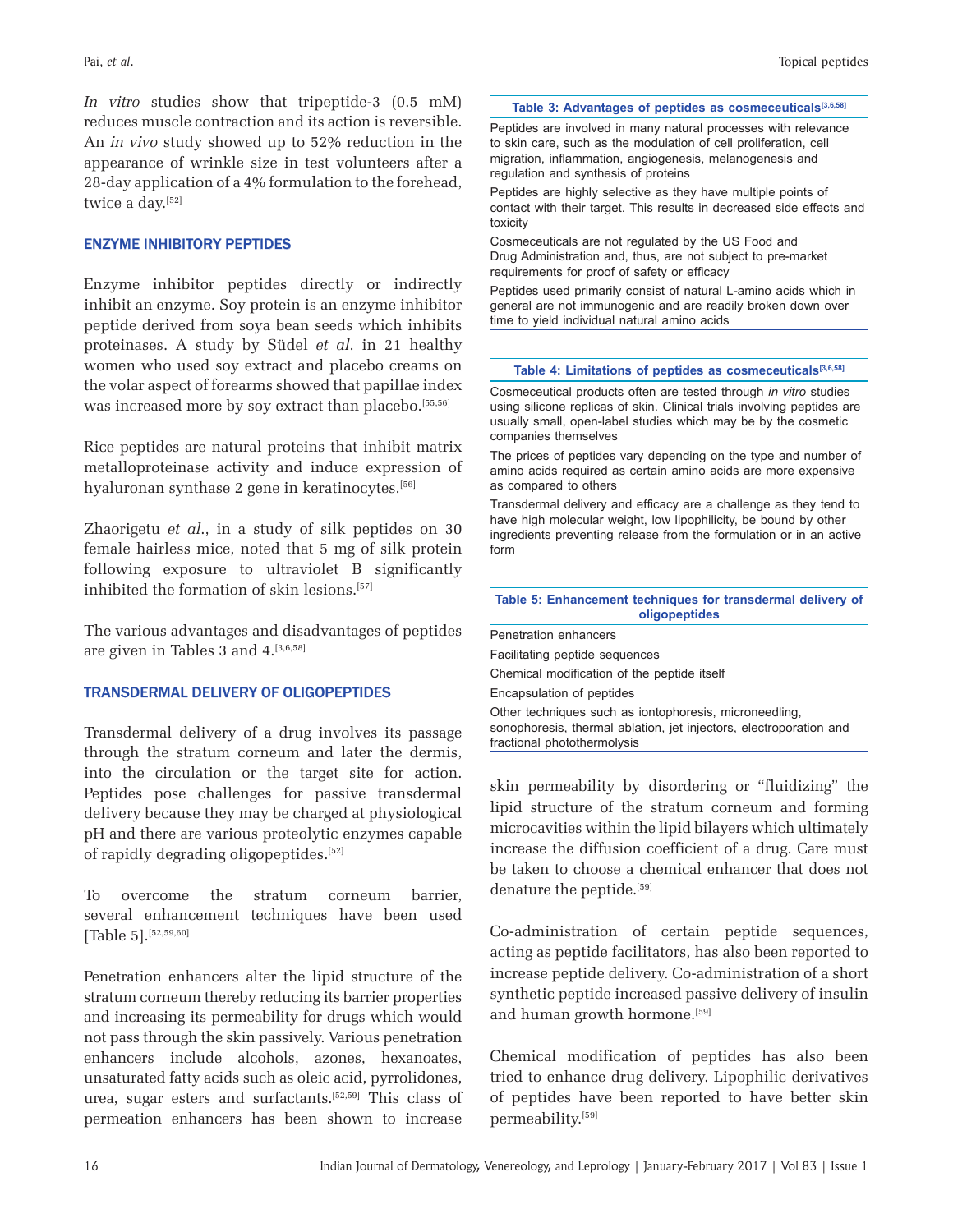Encapsulation of peptides has also been reported to increase peptide delivery across skin. Different types of particles such as liposomes, transfersomes, niosomes and ethosomes have been developed and investigated. The surfactants in the particles aid in local fluidization of the lipids that then allows for the particles to remain in the upper layers of the stratum corneum where they form a depot for a prolonged effect. Liposomes are composed of naturally occurring epidermal lipids; therefore, adverse effects do not seem likely as they are biodegradable, weakly immunogenic and non-toxic. Transfersomes are more elastic in nature which has been claimed to allow them to squeeze their way through the pores on the surface of skin into the deeper layers. Niosomes contain a bilayer of non-ionic surface active agent and ethosomes are phospholipid- based elastic nanovesicles with high content of ethanol.<sup>[52,59,60]</sup>

# **CONCLUSION**

With an ever increasing aging population, the requirement of a suitable molecule with good anti-aging effects is becoming a necessity in the current scenario. Peptides form an important and useful option considering their natural availability, selective mode of action and low incidence of side effects. With increasing therapeutic use of commercial peptides and newer technological modifications in peptide pharmacokinetics and dynamics, the role of peptides as cosmeceuticals in various dermatological conditions appears promising.

### Financial support and sponsorship Nil.

#### **Conflicts of interest**

There are no conflicts of interest.

#### **REFERENCES**

- 1. Uhlig T, Kyprianou T, Martinelli FG, Oppici CA, Heiligers D, Hills D, *et al.* The emergence of peptides in the pharmaceutical business: From exploration to exploitation. EuPA Open Proteom 2014;4:58-69.
- 2. Reddy B, Jow T, Hantash BM. Bioactive oligopeptides in dermatology: Part I. Exp Dermatol 2012;21:563-8.
- 3. Zhang L, Falla TJ. Cosmeceuticals and peptides. Clin Dermatol 2009;27:485-94.
- 4. López-Otín C, Matrisian LM. Emerging roles of proteases in tumour suppression. Nat Rev Cancer 2007;7:800-8.
- 5. Bruno BJ, Miller GD, Lim CS. Basics and recent advances in peptide and protein drug delivery. Ther Deliv 2013;4:1443-67.
- 6. Kligman AM. Cosmetics. A dermatologist looks to the future: Promises and problems. Dermatol Clin 2000;18:699-709.
- 7. Peptide Therapeutics Market (by Applications, by Route of Administration, and by Marketing Status) – Global Industry Analysis, Size, Share, Growth, Trends and Forecast 2014-2020; April, 2015. Available from: http:// www.transparencymarketresearch.com/pressrelease/ peptide-therapeutics-market.htm. [Last cited on 2015 Oct 01].
- 8. Global Cosmeceuticals Market Outlook 2020. RNCOS E-Services Pvt. Ltd.; July, 2015. Available from: http://www.giiresearch. com/report/rnc263147-global-cosmeceutical-market-outlook. html. [Last cited on 2015 Oct 01].
- 9. Gorouhi F, Maibach HI. Role of topical peptides in preventing or treating aged skin. Int J Cosmet Sci 2009;31:327-45.
- 10. Katayama K, Seyer JM, Raghow R, Kang AH. Regulation of extracellular matrix production by chemically synthesized subfragments of type I collagen carboxy propeptide. Biochemistry 1991;30:7097-104.
- 11. Katayama K, Armendariz-Borunda J, Raghow R, Kang AH, Seyer JM. A pentapeptide from type I procollagen promotes extracellular matrix production. J Biol Chem 1993;268:9941-4.
- 12. Choi YL, Park EJ, Kim E, Na DH, Shin YH. Dermal stability and *in vitro* skin permeation of collagen pentapeptides (KTTKS and palmitoyl-KTTKS). Biomol Ther (Seoul) 2014;22:321-7.
- 13. Lau WM, White AW, Gallagher SJ, Donaldson M, McNaughton G, Heard CM. Scope and limitations of the co-drug approach to topical drug delivery. Curr Pharm Des 2008;14:794-802.
- 14. Pouillot A, Dayan N, Polla AS, Polla LL, Polla BS. The stratum corneum: A double paradox. J Cosmet Dermatol 2008;7:143-8.
- 15. Osborne R, Robinson LR, Mullins L, Raleigh PZ. Use of a facial moisturizer containing palmitoyl pentapeptide improves the appearance of aging skin. J Am Acad Dermatol 2005;52:96.
- 16. ECM-Protect. Technical File. Lucas Meyer Cosmetics. Available from: http://www.lucameyercosmetics.com>ECM\_protect\_ technical\_file\_a.pdf. [Last accessed on 2015 Aug 23].
- 17. Loing E, Suere T, Lamarque E. Trifluoroacetyl-tripeptide-2 to target senescence for anti-aging benefits. Cosmet Toiletries 2012;127:274-81.
- 18. SYN-COLL. Penta Pharm. Available from: http://www. lotioncrafter.com/refrence/tech\_data\_syn\_coll.pdf. [Last accessed on 2015 Aug 23].
- 19. Puig A, Antón JM, Mangues M. A new decorin-like tetrapeptide for optimal organization of collagen fibres. Int J Cosmet Sci 2008;30:97-104.
- 20. Sadick NS. Futuristic approach in skin care. In: Sadick NS, Lupo M, Berson DS, Draelos ZD, editors. Cosmeceutical Science in Clinical Practice. Florida: Taylor and Francis Group, CBC Press; 2010. p. 96.
- 21. Peptamide 6. Cosmetics Ingredients and Ideas. Arch Personalcare Products, L.P. Version 04/22/08v1.6. Available from: http:// www.lipocol.com/applications/lipocolombia/archivos/226\_ INFORM-ACIN\_TCNICA.pdf. [Last accessed on 2015 Aug 28].
- 22. Njieha FK, Morikawa T, Tuderman L, Prockop DJ. Partial purification of a procollagen C-proteinase. Inhibition by synthetic peptides and sequential cleavage of type I procollagen. Biochemistry 1982;21:757-64.
- 23. Rodrigues AL, Benoit I, Clarius T, Pauly G. Counteracting ageing phenomena by new pure tetrapeptides with targeted efficacy. J Appl Cosmetol 2009;27:63-71.
- 24. Pauly G, Contet-Audonneau J, Moussou P, Danoux L, Bardey V, Freis O. *et al*. Small proteoglycans in the skin: New targets in the fight against aging. Int Fed Soc Cosmet Chem 2008;11:21-9.
- 25. Farwick M, Grether-Beck S, Marini A, Maczkiewitz U, Lange J, Köhler T, *et al.* Bioactive tetrapeptide GEKG boosts extracellular matrix formation: *In vitro* and *in vivo* molecular and clinical proof. Exp Dermatol 2011;20:602-4.
- 26. Eyeseryl Peptide. Lipotec. Available from: http://www.lipotec. com/en/products/eyeseryl-reg-peptide.pdf. [Last accessed on 2015 Aug 26].
- 27. Eyeliss TM. Sederma. Available from: http://www.longmidai. com/html/eyeliss.pdf. [Last accessed on 2015 Aug 26].